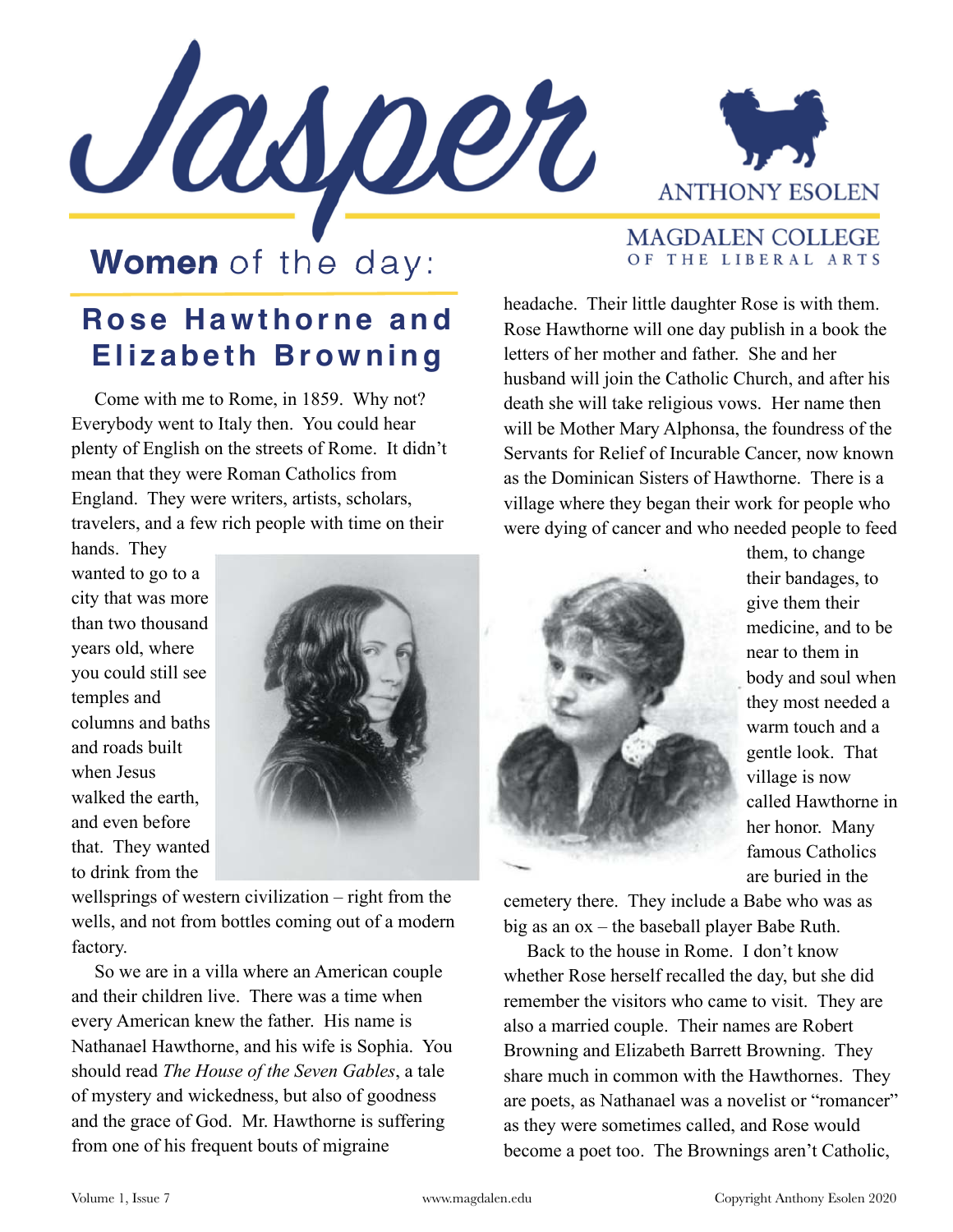but they are searching for something of an ancient faith and a Christian culture that they did not receive in childhood. The couples are now close friends, and Mrs. Browning, who is older than her husband and who has often not been in good health, has come over to provide her own homemade remedy for migraine. She's often needed it for herself.

 It's a fine thing to behold those married couples. The Hawthornes were deeply in love with one another, as were the Brownings. Each man had married an intelligent and fiery-spirited woman who was loyal to him, and each woman saw something in her husband that was superior, and she

received it as a happy gift. Robert Browning was a regular bulldog if any critic should dare to criticize his wife's poetry, and it was Elizabeth's influence that seems to have led him gently back to faith in Jesus Christ.

 Most people have heard the first line of Elizabeth's most famous poem, dedicated to her husband,

"How do I love thee? Let me count the ways." But I'd like to look at another poem from the same collection. Elizabeth was six years older than Robert, and she suffered under a selfish father, who disowned each one of his daughters as soon as she got married. Elizabeth had also exhausted herself in work for the poor in England. She was like a candle guttering out when she met Robert Browning in 1845, and they fell utterly in love. They had to elope. They were married in a small church, privately, and then they moved to Italy, where they lived until Elizabeth's death in 1861. The local Italians loved her too and held a solemn procession to pay honor to her passing.

 So when you read this poem, think of a woman who has been recalled to life:

"Just as she did not know Robert one year ago, but he was there, so we should not be dull when it comes to God's presence. He is there whether we feel His presence or not."

 *Beloved, my Beloved, when I think That thou wast in the world a year ago, What time I sat alone here in the snow And saw no footprint, heard the silence sink No moment at thy voice . . . but, link by link, Went counting all my chains, as if that so They never could fall off at any blow Struck by thy possible hand . . . why, thus I drink Of life's great cup of wonder! Wonderful, Never to feel thee thrill the day or night With personal act or speech, -- nor ever cull Some prescience of thee with the blossoms white Thou sawest growing! Atheists are as dull, Who cannot guess God's presence out of sight.*

> Just one year ago it was, she says, and she was like someone counting every link in her chains, and not suspecting for a moment that such a person as her Beloved even existed. She never saw a footprint, never heard a voice, never thought that some good man's hand might be raised to smash those chains that held her in the dark house of her

father and fling them away. Yet such a man as Robert was in the world. How could she not suspect it? And then comes the final sentence. Just as she did not know Robert one year ago, but he was there, so we should not be dull when it comes to God's presence. He is there, whether we feel His presence or not.

 The poem suggests one of the purposes of marriage, and the one we are most likely to forget in our time. It isn't children. We still remember, sort of, that husbands and wives are supposed to have children if they can. It isn't simply the affection that husbands and wives feel for one another. We remember that one too. It isn't the help they give one another to get through hard days. It is no less than *to be made holy.* Husband and wife are to be, through the grace of God, saviors to one another, each helping the other to become holy. Elizabeth